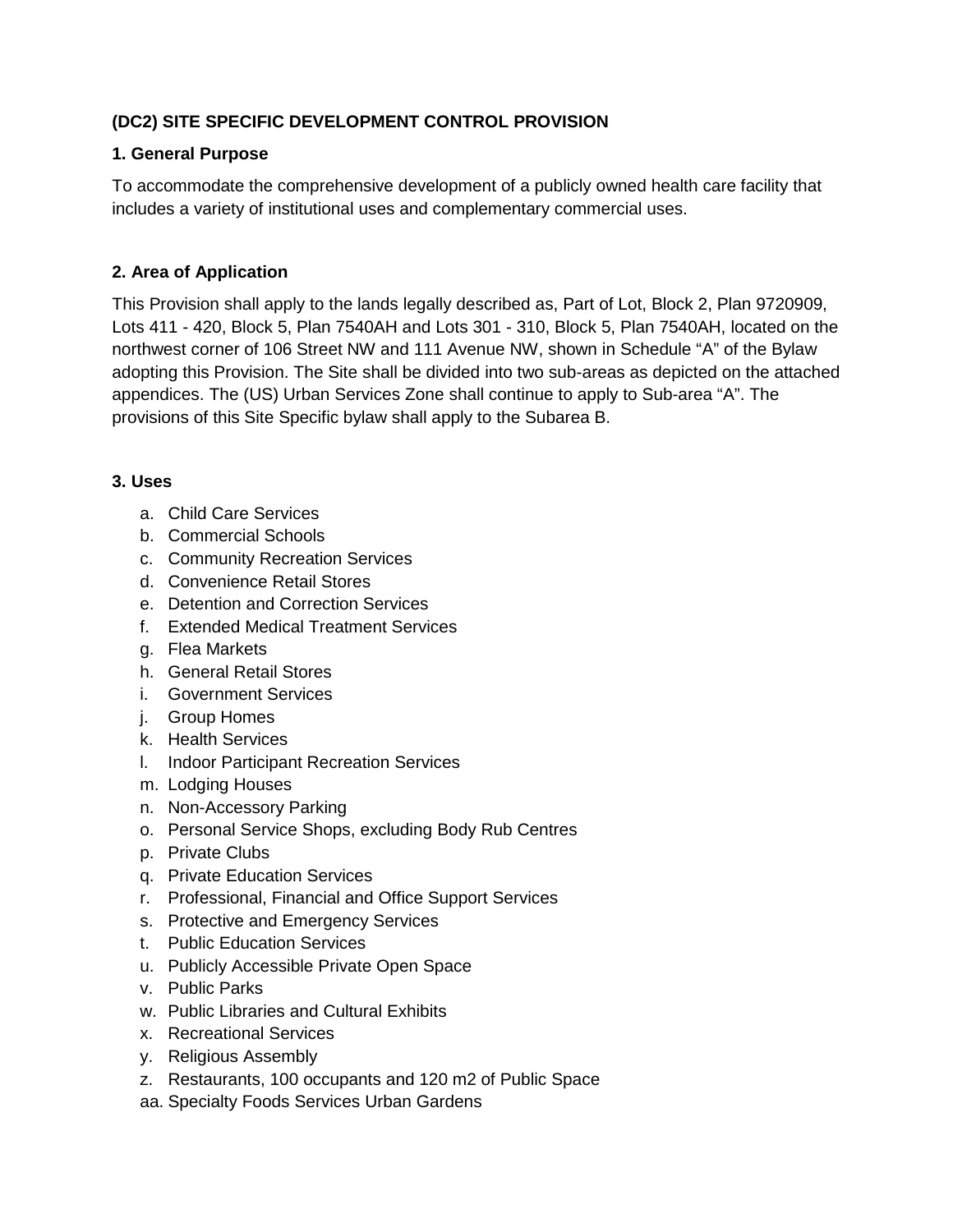- bb. Temporary Shelter Services
- cc. Fascia On-premises Signs
- dd. Freestanding Off-premises Signs
- ee. Freestanding On-premises Signs
- ff. Projecting On-premises Signs
- gg. Temporary On-premises Signs
- hh. Minor Digital Off-premises Signs
- ii. Minor Digital On-premises Signs
- jj. Minor Digital On-premises Off-premises Signs

#### **4. Development Regulations**

The Development Officer may grant relaxations to the Development Regulations if in their opinion, such a variance will be in keeping with the general purpose of this District, and would not affect the amenities, use and enjoyment of adjacent properties.

#### **4.1 General**

- a. The development shall be in general conformance with the attached Appendices, to the satisfaction of the Development Officer.
- b. The maximum Floor Area shall be 42,000 m2, excluding the Parking Garage.
- c. The maximum Floor Area for the Parking Garage, as shown on Appendix 1, shall be 25,000 m2.
- d. The maximum Height of Building A-Tower, as shown on Appendix 1, shall be 37.0 m.
- e. The maximum Height of Building A-Podium, as shown on Appendix 1, shall be 12.0 m.
- f. The maximum Height of Building B, as shown on Appendix 1, shall be 17.0 m.
- g. The maximum Height of Building C-Parking Garage, as shown on Appendix 1, shall be 20 m.
- h. Notwithstanding  $4.1(d)$ ,  $4.1(e)$ ,  $4.1(f)$ , and  $4.1(g)$  the Development Officer may allow additional height, where, in the opinion of the Development Officer, additional height is warranted for any building due to characteristics fundamental to the Use.
- i. The minimum Setbacks shall be as follows:
	- I. From the west property line  $-6.0$  m;
	- II. From the east property line -N/A
	- III. From the south property line  $-1.0$  m; and
	- IV. From the north property line 3.0 m.
- j. The portions of the building below Grade shall not be subject to required Setbacks and can extend to all Lot lines provided there is sufficient soil depth maintained below Grade to support any required Landscaping above.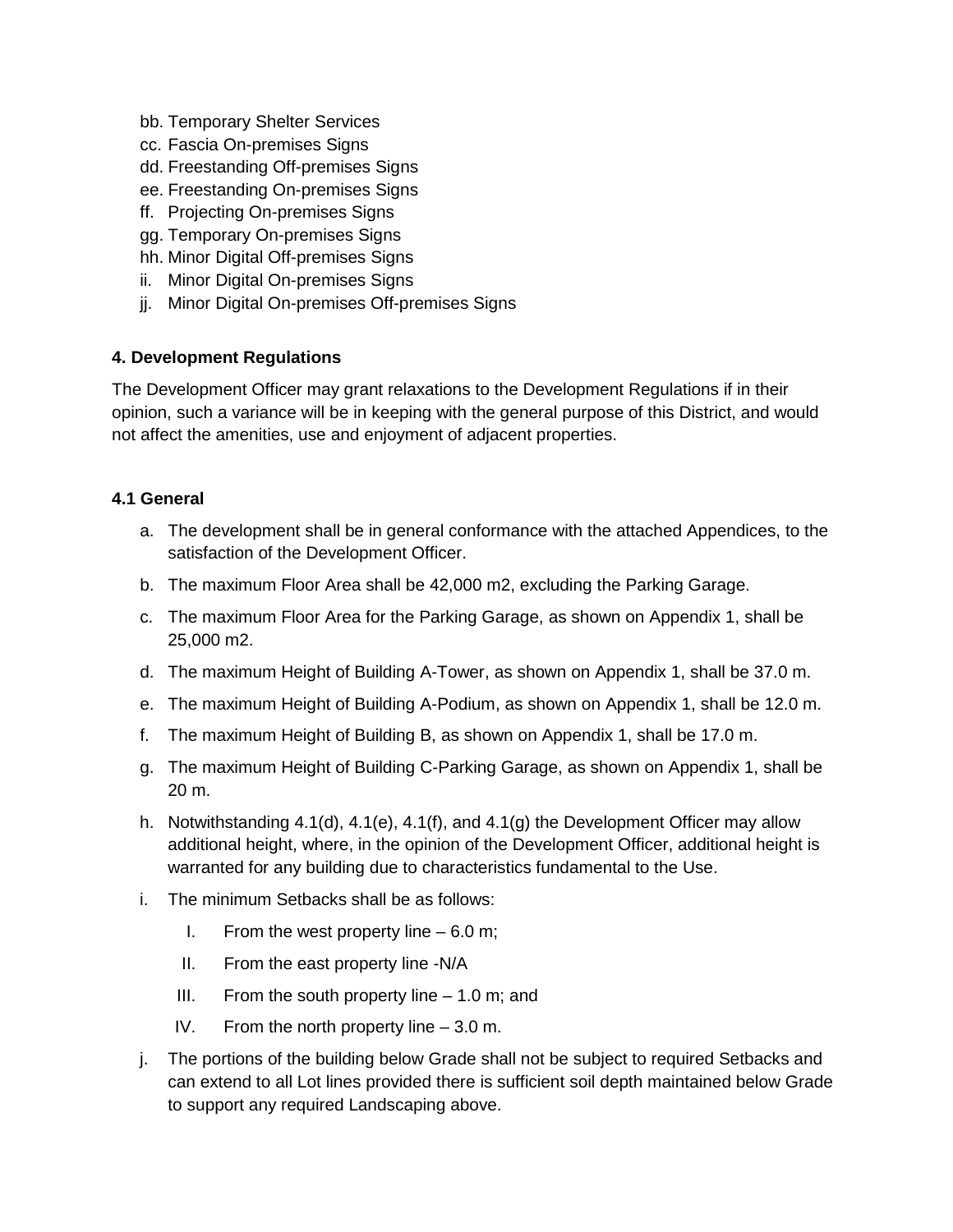k. Signs shall comply with the regulations found in Schedule 59C.

### **4.2 Landscaping**

- a. A detailed Landscape Plan, prepared by a registered AALA landscape architect, for the Site, shall be submitted for review and approval by the Development Officer, prior to the issuance of any Development Permit, except for a permit for demolition, excavation or shoring.
- b. Building Setbacks at Grade to the south, north and west of the development shall be landscaped with hard and/or soft surfacing and in general conformance with Appendix B and integrated with the pedestrian oriented public realm to create Public Amenity Space.
- c. Landscaping shall include the use of plant materials that provide colour and textures to create seasonal interest throughout the year and enhance the appearance of the Site during the winter.
- d. Open spaces at Grade shall be landscaped in general accordance with Appendix B and shall include, but are not limited to, a combination of landscape elements such as hard or soft landscaping, trees, shrubs, hedges, berms, garden boxes/planters, seating areas, passive or active recreation opportunities or other complementary amenities and should be used to highlight major circulation patterns, pedestrian pathways and the overall development, as well as soften the building form, and mitigate impacts between buildings.
- e. A Publically Accessible north-south pedestrian connection shall be provided in the general location depicted on Appendix 1, and shall comply with the following:
	- $\circ$  The pedestrian connection shall have a minimum width of 3.0 m; and
	- The pedestrian connection shall use hard surfacing elements including, but not limited to: bricks, pavers, asphalt or other suitable materials to the satisfaction of the Development Officer.
- f. An arborist report and tree preservation plan, to the satisfaction of the Development Officer in consultation with Urban Forestry, shall be submitted with the Development Permit application to determine the impact of the proposed development, including excavation and construction, on all trees within 5 m of the development that are not proposed to be removed. The Tree Preservation Plan must:
	- Show the extent of the Tree Protection fencing that will be set up during all phases of redevelopment;
	- Describe how close any development activity will be to the trees; and
	- Describe how trees will be handled during such tasks involved in development.

#### **4.3 Vehicular Circulation, Parking, Access, Loading and Storage**

a. All vehicular parking shall be provided at grade or in a Parking Garage in the general locations as depicted in Appendix 1.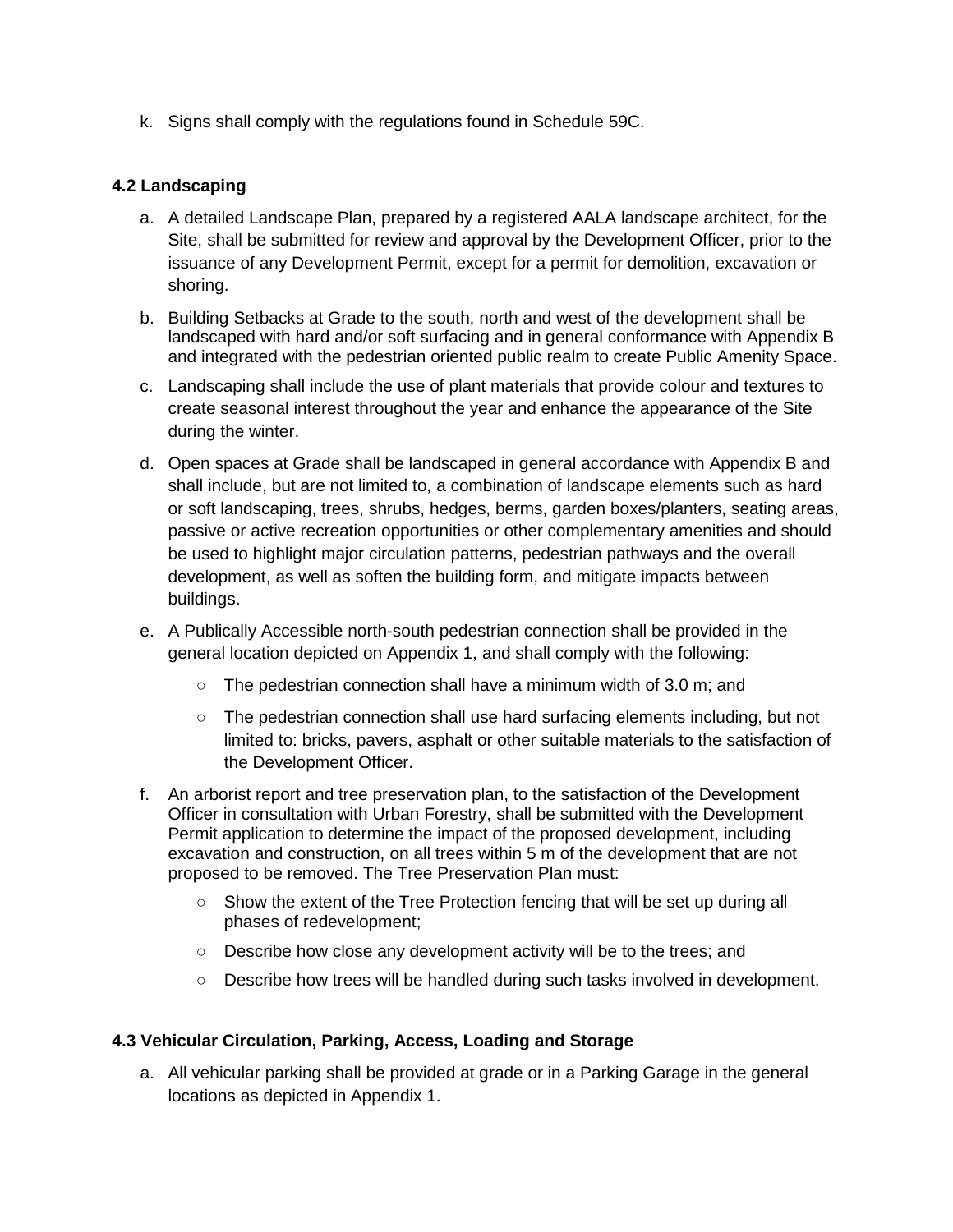- b. At grade Parking Areas shall be integrated with the internal circulation network.
- c. At grade parking areas shall be adequately screened with Landscaping or other design elements to the satisfaction of the Development Officer.
- d. The number of Off-street Vehicular Accessory Parking spaces shall be provided as follows:

| Parking Area          | Number of Parking Spaces |
|-----------------------|--------------------------|
| Parking Area A        | 44 spaces                |
| Parking Area B        | 21 spaces                |
| Parking Area C        | 70 spaces                |
| Parking Area D        | 50 spaces                |
| <b>Parking Garage</b> | 750 spaces               |

- e. The Development Officer may consider variances to the number of Off-street Vehicular Accessory Parking spaces if the applicant can demonstrate through a parking impact assessment, that fewer parking spaces are needed based on measures including, but not limited to, the implementation of programs which reduce parking demand such as car share programs, carpooling, or universal transit passes.
- f. The parking impact assessment shall be completed by a Professional Engineer registered in Alberta, to the satisfaction of the Development Officer in consultation with Transportation.
- g. A minimum of 30 Bicycle Parking spaces shall be provided.
- h. The underground driveway ramp to the Loading area shall not exceed a slope of 10% for a minimum distance of 4.5 m inside the Lot line and the ramp must be at Grade at the Lot line, or to the satisfaction of the Development Officer in consultation with Transportation.
- i. Retaining walls bordering the below Grade Parking Garage ramp, shall comply with the following:
	- Retaining walls shall not exceed a Height of 0.3 m at the Lot line;
	- $\circ$  Retaining walls shall not exceed a Height of 1.0 m within 1.0 m of the Lot line;
	- No portion of the retaining walls shall encroach onto road right-of-way; and
	- The Development Officer may increase the Height of retaining walls if adequate sight line data is provided to ensure vehicles can exit safely to the satisfaction of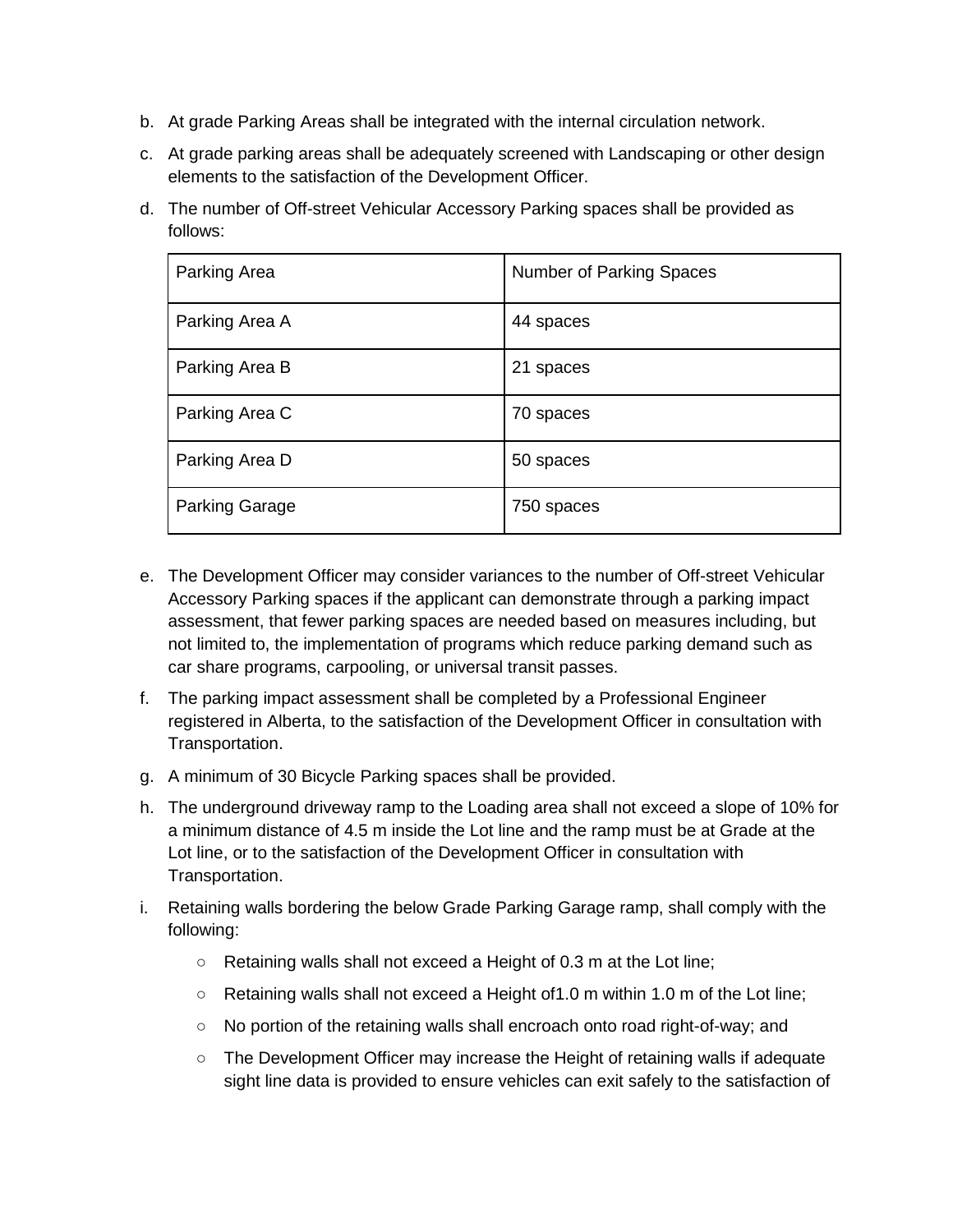the Development Officer, in consultation with Transportation, Subdivision and Development Coordination.

- j. Loading, storage and waste collection areas shall be concealed from view from adjacent sites and public roadways with the waste collection areas located within the buildings or adequately screened. The waste collection area, and access to it, shall be designed to the satisfaction of the Development Officer in consultation with Waste Management Services and Transportation.
- k. A minimum of 5 Off-street Loading space shall be provided for the Site below grade.

# **4.4 Built Form + Urban Design Regulations**

- a. Exterior building materials must be sustainable, durable, high quality, and appropriate for the development. The use of vinyl or stucco as finishing materials shall not be permitted.
- b. The Parking Garage shall be screened from view with architectural elements or screens, artistic or stylized glass and/or other materials, artistic lighting, living walls, and/or other methods which disguise the Parking Garage, to the satisfaction of the Development Officer.
- c. Crime Prevention Through Environmental Design (CPTED) principles shall be used to design public and private spaces and facilities, focusing on natural surveillance and access control.
- d. All mechanical equipment, including roof mechanical units, shall be concealed by screening in a manner compatible with or complement to the architectural character and materials of the building, or concealed by incorporating it within the building framework.

# **5.0 Other Regulations**

- a. As a condition of Development Permit, a publically accessible north-south pedestrian connection shall be provided in the general location depicted on Appendix 1, to the satisfaction of the Development Officer.
- b. Sun Shadow and Wind Impact Studies shall be prepared and submitted with a Development Permit application for any building or portion of a building with a height greater than 15.0 m. The development shall incorporate design features to minimize adverse microclimatic effects such as wind tunneling, snow drifting, rain sheeting, shadowing, and loss of sunlight both on and off-Site, consistent with recommendations of the Sun Shadow Impact Study and Wind Impact Study, to the satisfaction of the Development Officer.
- c. A Phase 1 Environmental Site Assessment for Subarea A, as depicted in Appendix 1, shall be completed and approved by the Development Officer in consultation with City of Edmonton Planning Department, prior to the issuance of a Development Permit for development of any major land use change on Subarea A.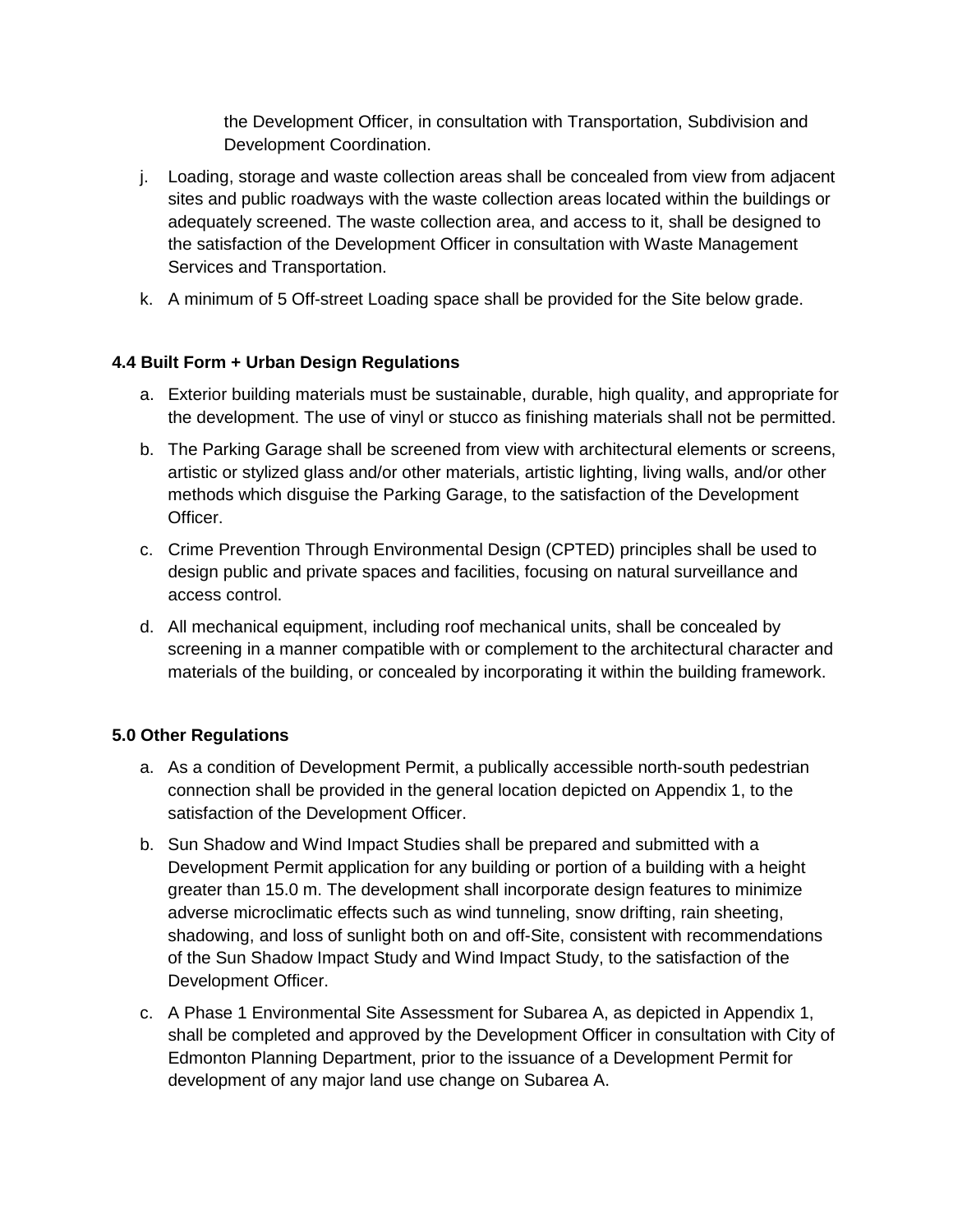# **APPENDIX 1 Sub-area Map**

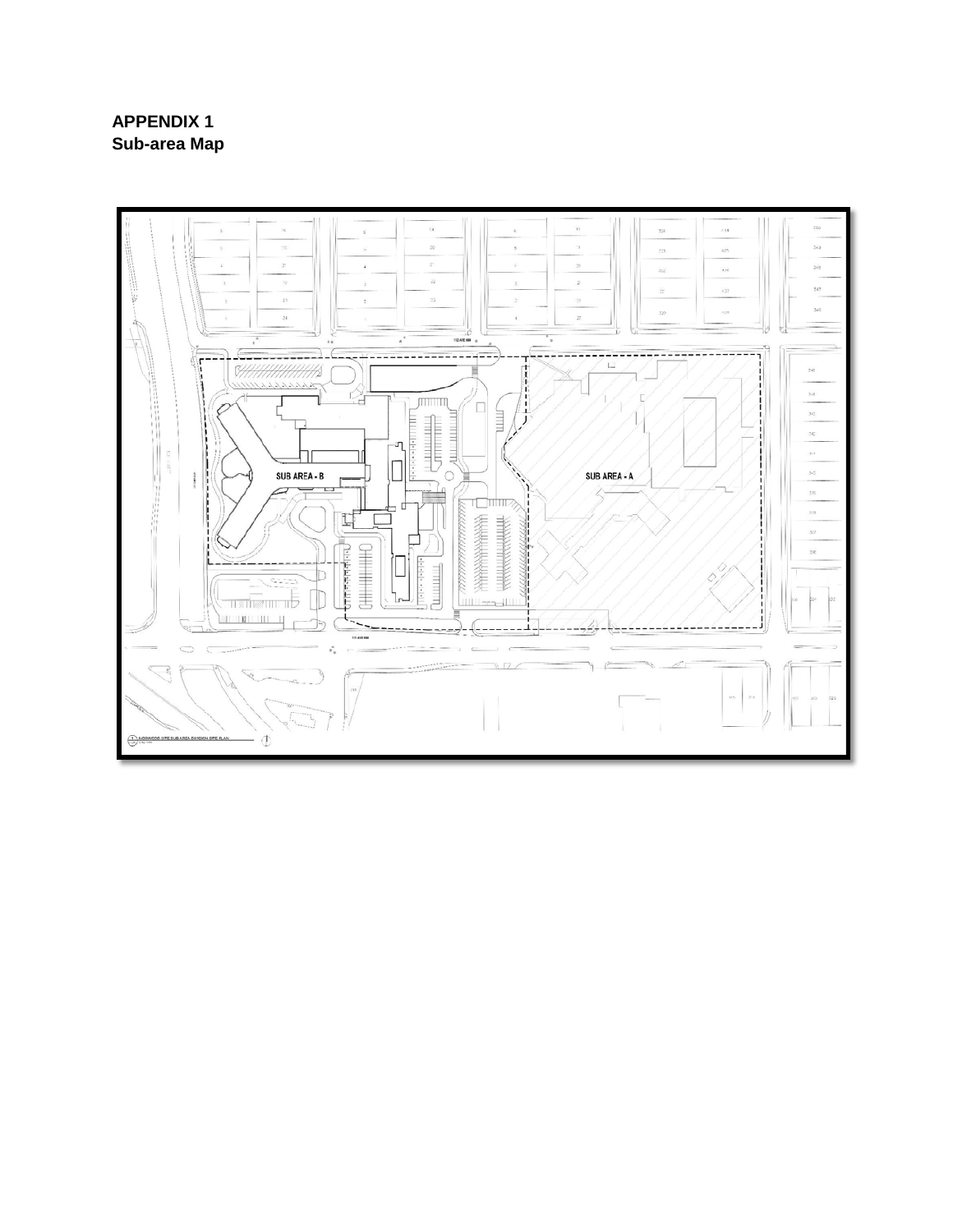# **APPENDIX 2 Site Plan**